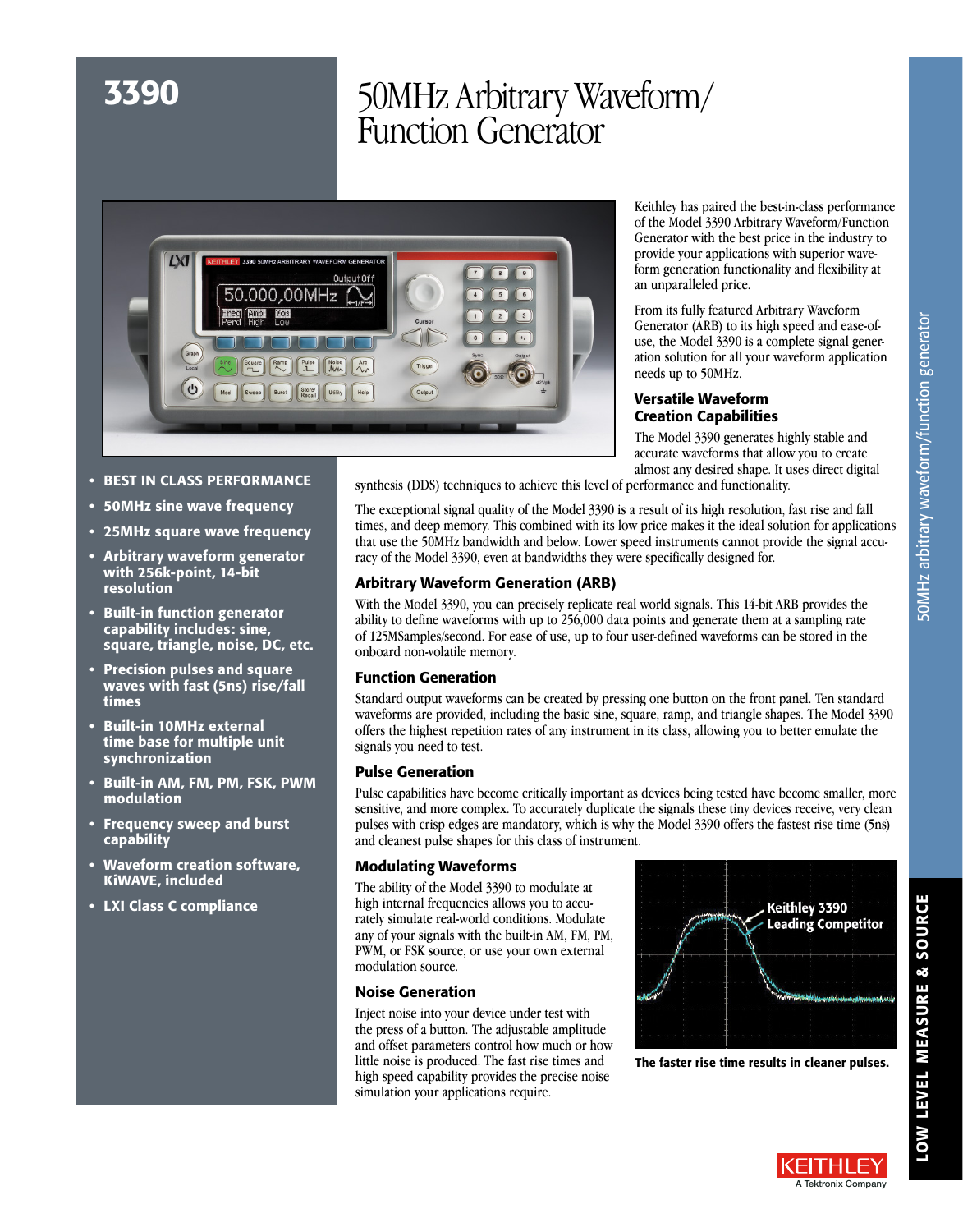# Ordering Information

3390 50MHz Arbitrary Waveform/Function Generator

Accessories Supplied Arbitrary Waveform Generator with power cord

One universal serial bus (USB) cable (USB-B-1)

One pattern generator cable (005-003-00003)

One Ethernet crossover cable (CA-180-3A)

CD-ROM containing user's manual

#### ACCESSORIES AVAILABLE

| 4299-3           | Single Rack Mount Kit                                     |
|------------------|-----------------------------------------------------------|
| 4299-4           | Dual Rack Mount Kit                                       |
| 7755             | $50\Omega$ Feed Through Terminator                        |
| 7051-2           | General Purpose BNC to BNC Cable (2ft)                    |
| 7007-1           | Shielded GPIB Cable, 1m                                   |
| $USB-B-3$        | USB cable, Type A to Type B, 3m (10ft)                    |
|                  | KPCI-488LPA IEEE-488 Interface/Controller for the PCI bus |
| <b>KUSB-488B</b> | IEEE-488 USB-to-GPIB Interface Adapter                    |
|                  |                                                           |

### SERVICES AVAILABLE

| 3390-3Y-EW                      | 1-year factory warranty extended to 3 years<br>from date of shipment            |
|---------------------------------|---------------------------------------------------------------------------------|
|                                 | C/3390-3Y-DATA 3 (Z540-1 compliant) calibrations within 3 years<br>of purchase* |
| *Not available in all countries |                                                                                 |

# 3390 50MHz Arbitrary Waveform/ Function Generator



The 20MHz noise bandwidth of the Model 3390 is 2× better than the competition's.

#### Pattern Generation

The Model 3390 is the only instrument in its class with a Digital Pattern mode. It provides the ability to transmit arbitrary 16-bit patterns via a multi-pin connector located on the rear panel of the instrument. This feature can be used for applications such as testing clock and data signals directly, sending simple protocols to devices under test, and simulating simple control functions. With Keithley's KiWAVE software package, you can easily create complex and long patterns, which the Model 3390 can generate at varying speeds and amplitudes.

## 10MHz External Reference Expands Flexibility

The built-in 10MHz external time base is included at no extra cost. This external time base makes it simple to control multiple instruments from the same source, connect multiple Model

3390s together, and synchronize multiple signals of any shape.

### Ease of Use

This instrument is easy to use. In most cases, pressing one button on the front panel or performing one or two mouse clicks on your PC is all that is necessary to generate or modify a waveform. The KiWAVE software package helps you define and manage waveforms, apply filters to waveforms, and display waveforms on a PC. In addition, the GPIB, USB, LAN, and LXI interfaces can connect the Model 3390 to most devices under test, instruments, and test fixtures.



KiWAVE Waveform Editing Utility

#### LXI Class C Compliance

The Model 3390 supports the physical, programmable, LAN, and Web portions of the emerging LAN eXtensions for Instrumentation (LXI) standard. The instrument can be monitored and controlled from any location on the LAN network via its LXI Web page.



Model 3390 rear panel

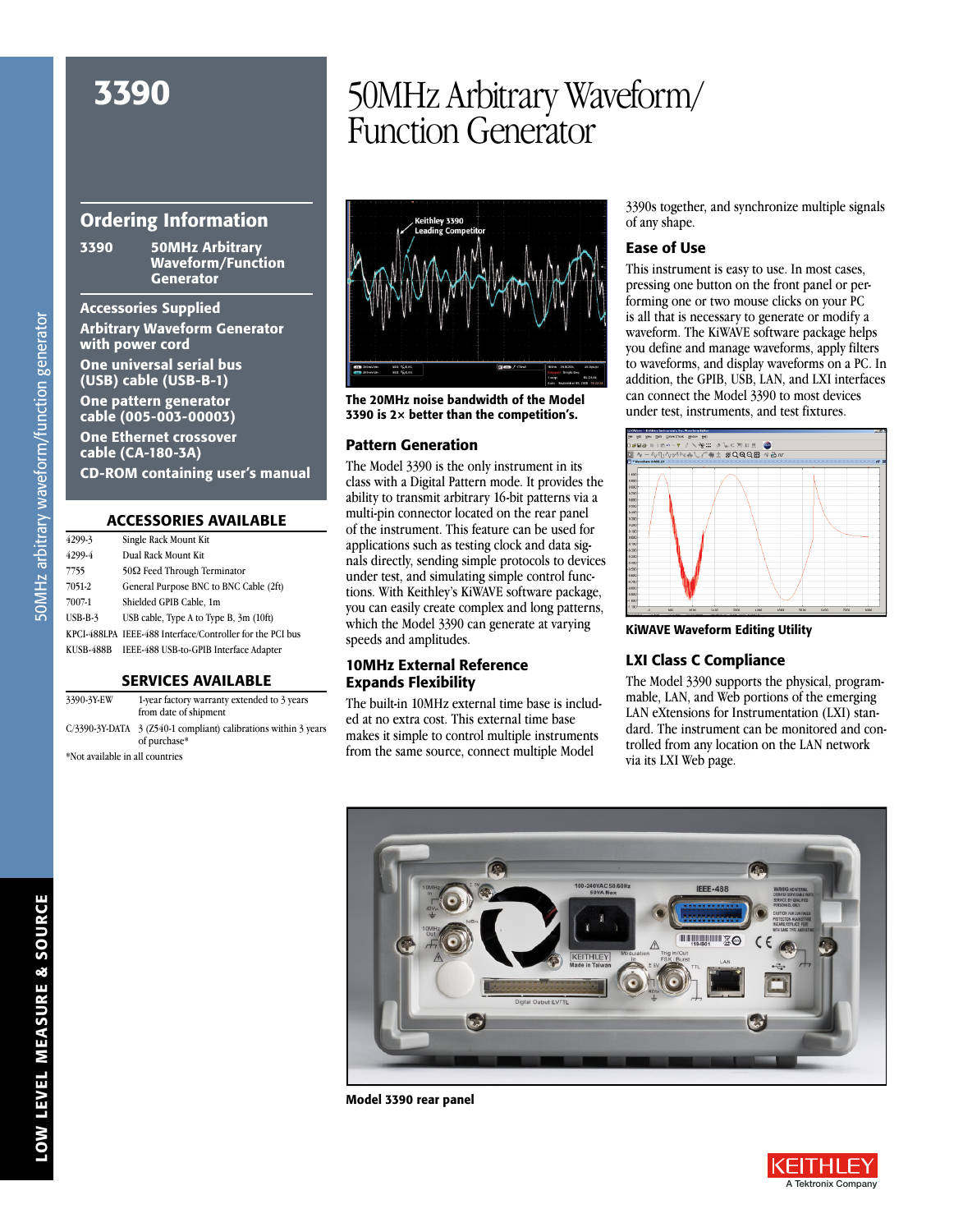# 3390 50MHz Arbitrary Waveform/ Function Generator

# Specifications

**DISPLAY:** Graph mode for visual verification of signal settings. **CAPABILITY:**

**Standard Waveforms:** Sine, Square, Ramp, Triangle, Pulse, Noise, DC.

**Built-in Arbitrary Waveforms:** Exponential Rise and Fall, Negative ramp, Sin(x)/x, Cardiac.

## Waveform Characteristics

#### SINE

FREQUENCY: 1µHz to 50MHz. **AMPLITUDE FLATNESS** <sup>1, 2</sup> 0.1dB (<100kHz)<br>(**Relative to 1kHz**): 0.15dB (100KHz t **(Relative to 1kHz):** 0.15dB (100KHz to 5MHz) 0.3dB (5MHz to 20MHz) 0.5dB (20MHz to 50MHz) **HARMONIC DISTORTION** <sup>2, 3</sup> (Unit: dBc):<br>DC to 20kHz:  $-65 \le \text{1Vpp}$ )  $-65 \le 1$ **DC to 20kHz:** –65(<1Vpp) –65(≥1Vpp) **20kHz to 100kHz:**  $-65 \times 1 \text{Vpp} - 60 \times 1 \text{Vpp}$ **100kHz to 1MHz:** –50(<1Vpp) –45(≥1Vpp) **1MHz to 20MHz:** –40(<1Vpp) –35(≥1Vpp) **20MHz to 50MHz:** –30(<1Vpp) –30(≥1Vpp) **TOTAL HARMONIC DISTORTION 2, 3:** DC to 20kHz,  $V \ge 0.5Vpp$  THD  $\le 0.06\%$  (typical). **SPURIOUS 2, 4 (non–harmonic): DC to 1MHz:** –70dBc. **1MHz to 50MHz:** –70dBc + 6dB/octave.

**PHASE NOISE (10K Offset):** –115 dBC/Hz, typical when f ≥ 1MHz, V ≥ 0.1Vpp.

#### SQUARE

**FREQUENCY:** 1µHz to 25MHz. **RISE/FALL TIME:** <10ns. **OVERSHOOT:** <2%. **VARIABLE DUTY CYCLE:** 20% to 80% (to 10MHz), 40% to 60% (to 25MHz). **ASYMMETRY:** 1% of period + 5ns (@ 50% duty). **JITTER (RMS):** 1ns + 100ppm of period.

#### RAMP, TRIANGLE

FREQUENCY: 1µHz to 200kHz. **LINEARITY:** <0.1% of peak output. **SYMMETRY:** 0.0% ~ 100.0%.

#### PULSE

FREQUENCY: 500 $\mu$ Hz to 10MHz. **PULSE WIDTH:** 20ns minimum, 10ns res. (period ≤10s). **VARIABLE EDGE TIME:** <10ns to 100ns. **OVERSHOOT:** <2%. **JITTER (RMS):** 300ps + 0.1ppm of period.

## NOISE

**BANDWIDTH:** 20MHz typical.

#### ARBITRARY

**Accuracy:** 8ns.

**FREQUENCY:** 1µHz to 10MHz. **LENGTH:** 2 to 256K. **RESOLUTION:** 14 bits (including sign). **SAMPLE RATE:** 125Msamples/s. **MIN RISE/FALL TIME:** 30ns typical. LINEARITY: <0.1% of peak output. **SETTLING TIME:** <250ns to 0.5% of final value. **JITTER(RMS):** 6ns + 30ppm. **NON-VOLATILE MEMORY:** 4 waveforms \* 256K points.

#### COMMON CHARACTERISTIC

**FREQUENCY RESOLUTION:** 1µHz. **AMPLITUDE RANGE:** 10mVpp to 10Vpp in 50Ω 20mVpp to 20Vpp in Hi-Z. **AMPLITUDE ACCURACY 1, 2 (at 1kHz):** ±1% of setting ±1mVpp. **AMPLITUDE UNITS:** Vpp, Vrms, dBm. **AMPLITUDE RESOLUTION:** 4 digits. **DC OFFSET RANGE (Peak AC + DC):**  $±5V$  in 50 $\Omega$ ,  $±10V$  in Hi-Z. **DC OFFSET ACCURACY 1, 2**  $\pm 2\%$  of offset setting,  $\pm 0.5\%$  of amplitude setting. **DC OFFSET RESOLUTION:** 4 digits. **MAIN OUTPUT IMPEDANCE: 50** $\Omega$  **typical. MAIN OUTPUT ISOLATION:** 42Vpk maximum to earth. **MAIN OUTPUT PROTECTION:** Short-circuit protected; overload automatically disables main output. **INTERNAL FREQUENCY REFERENCE ACCURACY 5:**  $±10$ ppm in 90 days,  $±20$ ppm in 1 year. **EXTERNAL FREQUENCY REFERENCE STANDARD/OPTION:** Standard. **EXTERNAL FREQUENCY INPUT: Lock Range:** 10MHz ±500Hz. **Level:** 100mVpp ~ 5Vpp. Impedance: 1k $\Omega$  typical, AC coupled. **Lock Time:** <2 seconds. **EXTERNAL LOCK RANGE:** 10MHz. **FREQUENCY OUTPUT: Level:** 632mVpp (0dBm), typical. Impedance: 50 $\Omega$  typical, AC coupled. **PHASE OFFSET: Range:** –360° to +360°. **Resolution:** 0.001°.

MODULATION

**MODULATION TYPE:** AM, FM, PM, FSK, PWM, Sweep, and Burst.

#### AM

**CARRIER:** Sine, Square, Ramp, ARB. **SOURCE:** Internal/External. **INTERNAL MODULATION:** Sine, Square, Ramp, Triangle, Noise, ARB. **FREQUENCY (Internal):** 2mHz to 20kHz. **DEPTH:** 0.0% ~ 120.0%.

### FM

**CARRIER:** Sine, Square, Ramp, ARB. **SOURCE:** Internal/External. **INTERNAL MODULATION:** Sine, Square, Ramp, Triangle, Noise, ARB. **FREQUENCY (Internal):** 2mHz to 20kHz. **DEVIATION:**  $DC \sim 25MHz$ .

#### PM

**CARRIER:** Sine, Square, Ramp, ARB. **SOURCE:** Internal/External. **INTERNAL MODULATION:** Sine, Square, Ramp, Triangle, Noise, ARB. **FREQUENCY (INTERNAL):** 2mHz to 20kHz. **DEVIATION:** 0.0° to 360°.

#### PWM

**CARRIER:** Pulse.

**SOURCE:** Internal/External. **INTERNAL MODULATION:** Sine, Square, Ramp, Triangle, Noise, ARB. **FREQUENCY (INTERNAL):** 2mHz to 20kHz.

**DEVIATION:**  $0\% \sim 100\%$  of pulse width.

### FSK

**CARRIER:** Sine, Square, Ramp, ARB. **SOURCE:** Internal/External. **INTERNAL MODULATION: 50% duty cycle Square. FREQUENCY (INTERNAL):** 2mHz to 100kHz.

#### EXTERNAL MODULATION INPUT6

**VOLTAGE RANGE:** ±5V full scale. **INPUT RESISTANCE:** 8.7kΩ typical. **BANDWIDTH:** DC to 20kHz.

#### SWEEP

**WAVEFORMS:** Sine, Square, Ramp, ARB. **TYPE:** Linear or logarithmic. **DIRECTION:** Up or down. **SWEEP TIME:** 1ms ~ 500s. **TRIGGER:** Internal, External, or Manual. **MARKER:** Falling edge of sync signal (programmable frequency).

LOW LEVEL MEASURE & SOURCE LOW LEVEL MEASURE & SOURCE

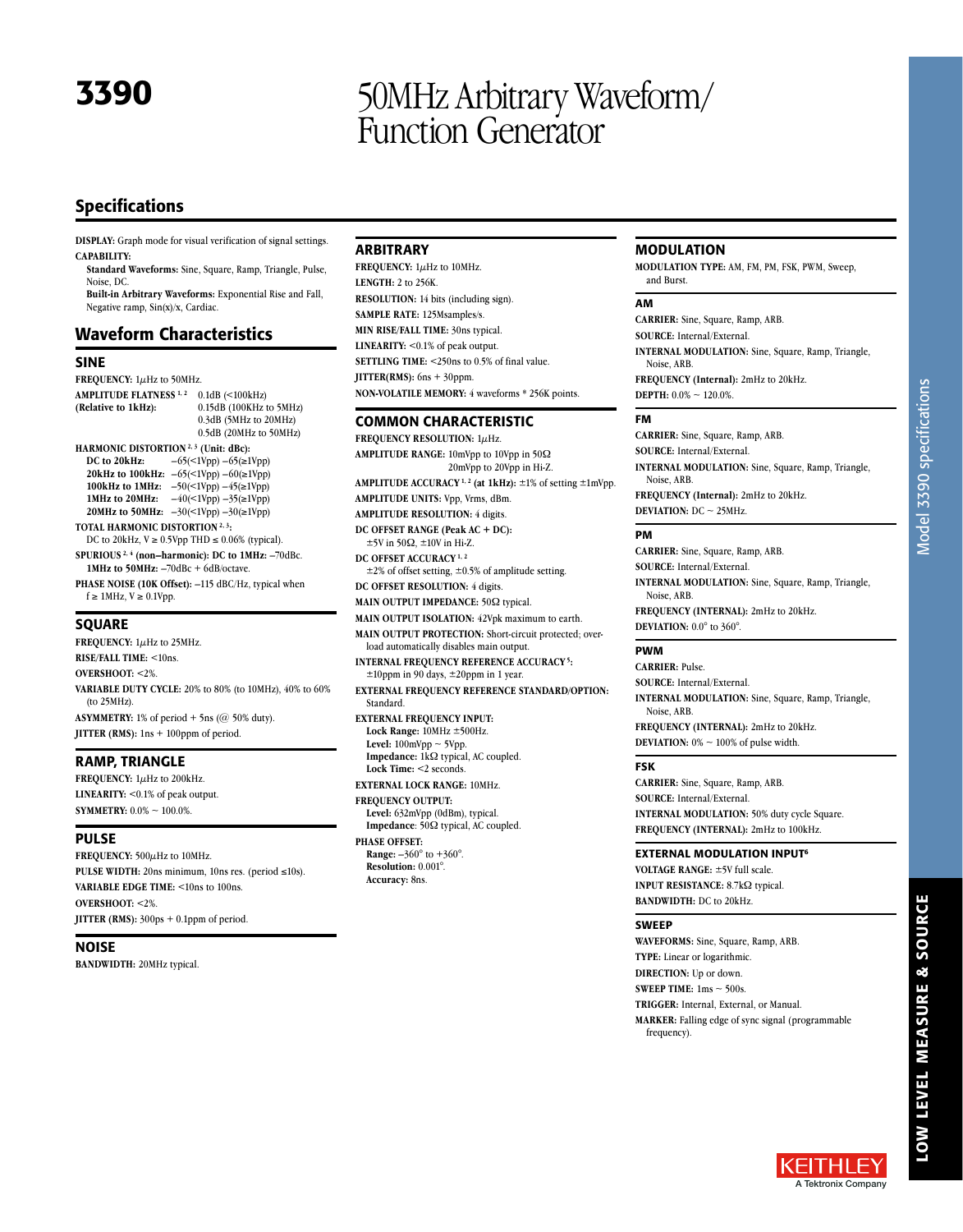# 3390 50MHz Arbitrary Waveform/ Function Generator

#### BURST7

**WAVEFORMS:** Sine, Square, Ramp, Triangle, Noise, ARB. **TYPE:** Internal/External. **START/STOP PHASE:** –360° to +360°. **INTERNAL PERIOD:**  $1\mu s \sim 500s$ . **GATED SOURCE:** External trigger. **TRIGGER SOURCE:** Internal, External, or Manual.

#### TRIGGER INPUT

**LEVEL:** TTL compatible. **SLOPE:** Rising or falling (selectable). **PULSE WIDTH:** >100ns. **IMPEDANCE:**  $>10k\Omega$ , DC coupled. **LATENCY:** <500ns.

#### TRIGGER OUTPUT

Model 3390 specifications Model 3390 specifications

**LEVEL:** TTL compatible into  $\geq 1 \text{k}\Omega$ . **PULSE WIDTH:** >400ns. **OUTPUT IMPEDANCE: 50** $\Omega$  **typical. MAXIMUM RATE:** 1MHz. **FAN-OUT:** ≤4 Keithley 3390s.

#### PATTERN MODE

**CLOCK MAXIMUM RATE:** 50MHz. **OUTPUT:** Level: TTL compatible into  $\geq 2k\Omega$ . **Output Impedance:** 110Ω typical. **PATTERN LENGTH: 2 to 256K.** 

GENERAL

**POWER SUPPLY:** CAT II 110–240VAC ±10%. **POWER CORD FREQUENCY:** 50Hz to 60Hz. **POWER CONSUMPTION:** 50VA max. **OPERATING ENVIRONMENT:** 0° to 50°C. **STORAGE TEMPERATURE:** –30° to 70°C.

**INTERFACE:** USB, LAN, LXI-C, GPIB. **LANGUAGE:** SCPI-1993, IEEE-488.2.

**DIMENSIONS:** 107mm high  $\times$  224mm wide  $\times$  380mm deep (4.2 in.  $\times$  8.8 in.  $\times$  15 in.).

#### **WEIGHT:** 4.08kg.

**SAFETY:** Conforms with European Union Directive 73/23/EEC, EN 61010-1.

**EMC:** Conforms with European Union Directive 89/336/EEC, EN 61326-1.

**WARM-UP:** 1 hour.

# NOTES

- 1. Add 10%/°C of spec for offset and amplitude for operation outside the range of 18° to 28°C.
- 2. Autorange enabled. 3. DC offset set to 0V.
- 
- 4. Spurious output at low amplitude is –75dBm typical. 5. Add 1ppm/°C average for operation outside the range of 18° to 28°C.
- 6. FSK uses trigger input (1MHz maximum).
- Sine and square waveforms above 10MHz are allowed only with an "infinite" burst count.